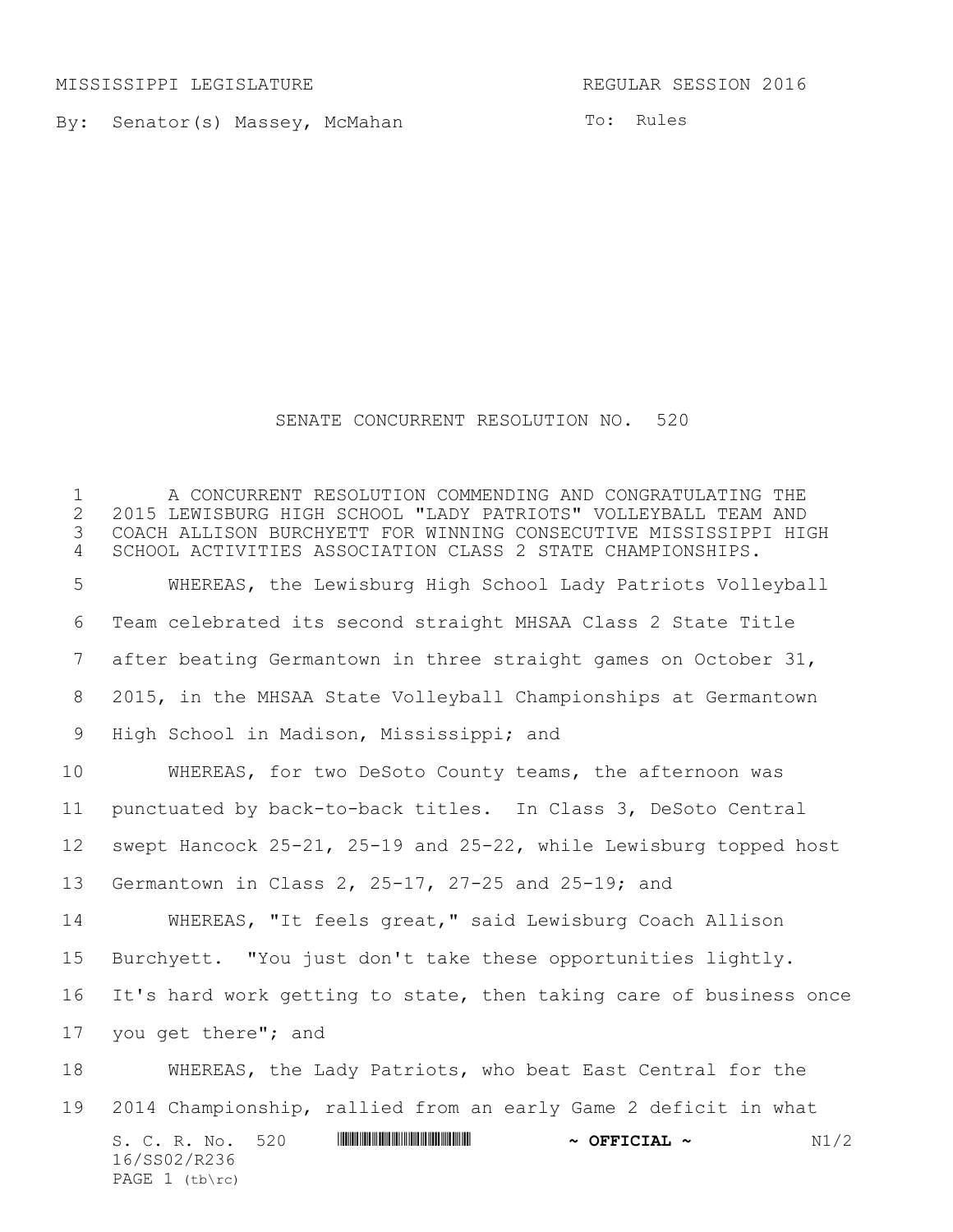proved to be their toughest challenge from Germantown.

 "Volleyball is such a game of momentum, and you obviously want the momentum to be on your side," Burchyett said. "I think that it was crucial for us to get a good start"; and

 WHEREAS, Kelsey Glasper's kill brought Lewisburg (25-13) within a point of the Game 2 win. Elena Johnson notched another kill to seal it. Game 3 was knotted at 14 before the Lady Patriots pulled away down the stretch. "Being a young team, a lot of times it's tough to weather those little storms," said Coach Burchyett, who won three previous MHSAA Titles with Southaven; and

 WHEREAS, the 2015 Lady Patriots Volleyball Team Roster is: Kelsey Gasper; Curly Trimarche; Morgan Roehm; Noa Parks; Elena Johnson; Erin Sutton; Mary Williams; Madison Zeman; Taylor Bond; Ka Lea Davis and Montana Downs; and Coach Allison Burchyett; and

 WHEREAS, it is with great pride that we join DeSoto County in recognizing a team of student athletes who have brought honor to their school, their county and to the State of Mississippi:

 NOW, THEREFORE, BE IT RESOLVED BY THE SENATE OF THE STATE OF MISSISSIPPI, THE HOUSE OF REPRESENTATIVES CONCURRING THEREIN, That we do hereby commend and congratulate the 2015 Lewisburg High School "Lady Patriots" Volleyball Team and Coach Allison Burchyett, and extend the best wishes of the Legislature to the team, coaches, parents and sponsors for future success.

 BE IT FURTHER RESOLVED, That this resolution be presented to Coach Allison Burchyett, Lewisburg High School Principal Chris

| S. C. R. No. 520 |  | $\sim$ OFFICIAL $\sim$ |
|------------------|--|------------------------|
| 16/SS02/R236     |  |                        |
| PAGE $2$ (tb\rc) |  |                        |